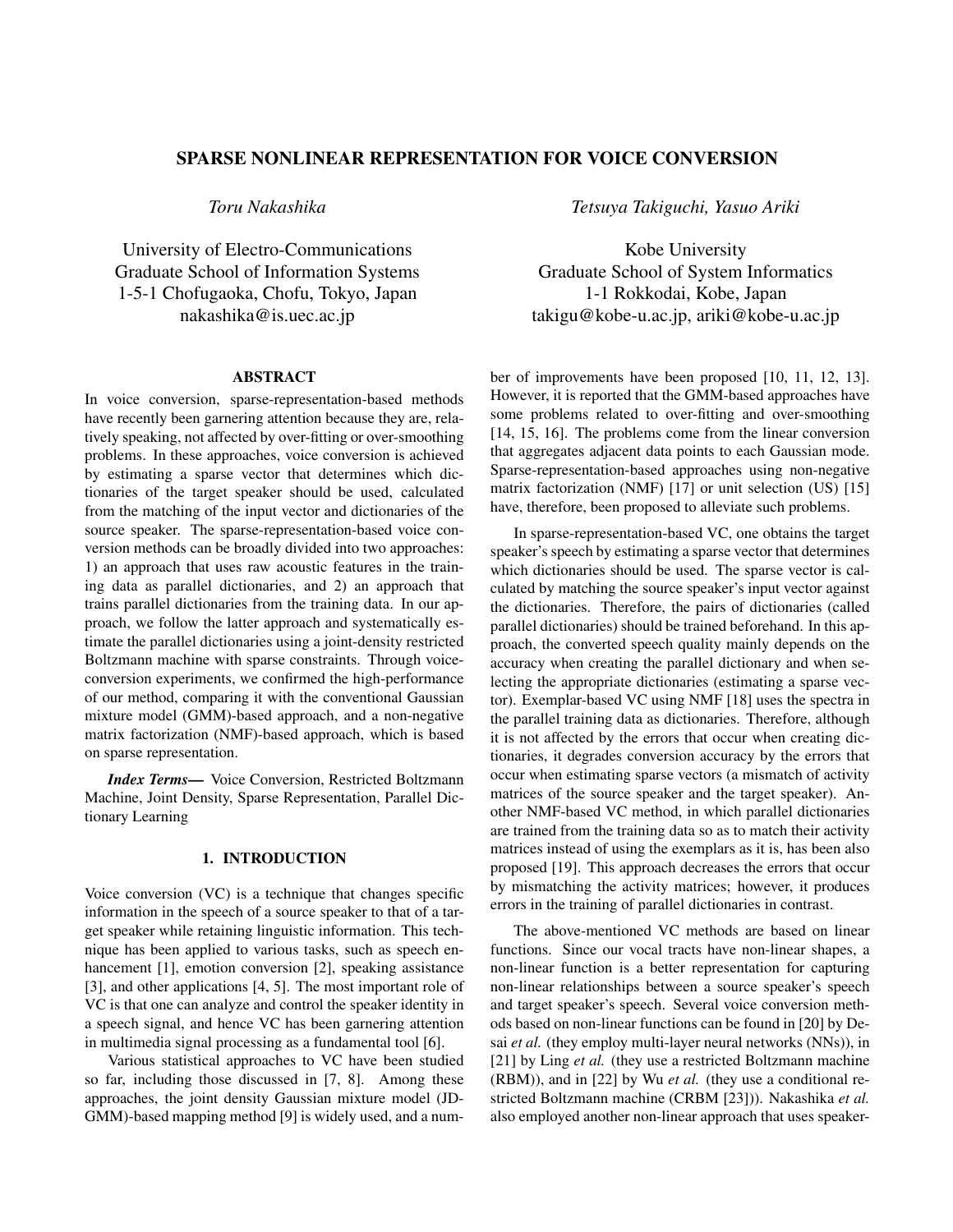dependent RBMs or CRBMs to capture speaker-specific features [24, 25]. It has been reported that these graphical models are better at representing the distribution of high-dimensional observations with cross-dimension correlations than GMM in speech synthesis [14] and in speech recognition [26]. Since Hinton et al. introduced an effective training algorithm in 2006 [27], the use of deep learning rapidly spread in the field of multimedia signal processing [27, 28, 29]

In this paper, we describe a non-linear voice conversion method that utilizes a joint density RBM with sparse constraints in order to effectively train parallel dictionaries of source/target speakers in the framework of a sparserepresentation approach. An RBM is a bi-directional probabilistic model that consists of a visible layer and a hidden layer, characterized in that there is no connection among the units in the same layer, but there exist connections among the units in different layers. These connection weights (parallel dictionaries) are trained in an unsupervised manner. In our approach, an RBM inputs a concatenated vector (parallel data) of the source speaker's and the target speaker's acoustic features, such as MFCC, that are aligned beforehand. By feeding such vectors, the RBM trains *co-occurrences* of the source speaker's features and the target speaker's features through hidden units. Our approach is similar to Ling's work [21]. While Ling's approach alternatively used an RBM instead of using GMM to capture the joint distribution, our approach tries to train parallel dictionaries in sparse-representationbased voice conversion. Nakashika's works [24, 25] also used RBMs (or deeper architectures) for each speaker to extract speaker-specific features, while our approach feeds a concatenated vector of the speakers in the visible layer.

#### 2. SPARSE REPRESENTATION FOR VC

In voice conversion, the system generally converts an acoustic vector of the source speaker  $x \in \mathbb{R}^D$  into the target speaker's vector  $y \in \mathbb{R}^D$ . In sparse-representation-based voice conversion, K pairs of the source speaker's dictionaries  $\mathcal{D}_x \in$  $\mathbb{R}^{D\times K}$  and the target speaker's dictionaries  $\mathcal{D}_y \in \mathbb{R}^{D\times K}$ (parallel dictionaries) are trained beforehand. Given an input vector of the source speaker, the converted target speaker's vector  $y$  is obtained using the trained parallel dictionaries. First, we calculate a sparse vector  $\boldsymbol{\alpha} \in \mathbb{R}^K$ ,  $\|\boldsymbol{\alpha}\|_0 \ll K$  that satisfies

$$
x \approx f(\mathcal{D}_x \alpha), \tag{1}
$$

and then we obtain the target speaker's vector as follows:

$$
\mathbf{y} \approx f(\mathcal{D}_y \boldsymbol{\alpha}),\tag{2}
$$

where  $f(\cdot)$  indicates an arbitrary gate function.

Most sparse-representation-based approaches use training exemplars without changes for the parallel dictionaries  $\mathcal{D}_x, \mathcal{D}_y$  [30, 31, 18]. For the calculation of the sparse vector  $\alpha$ , there are various approaches that can be used, such as L1 normalization [30], K-nearest neighbors algorithm [31], and sparse non-negative matrix factorization (NMF) [18]. In [19], another approach using sparse NMF has been proposed that uses trained parallel dictionaries so that the sparse vectors for the source and the target are the same. Furthermore, the above-mentioned sparse-representation-based voice conversion methods are based on linear function ( $f(.)$ ) are linear functions in Eqs.  $(1)$  and  $(2)$ ).

#### 3. PRELIMINARY

## 3.1. Restricted Boltzmann machine

A restricted Boltzmann machine (RBM) is an undirected graphical model that defines the distribution of visible variables with binary hidden (latent) variables [32]. In literature dealing with a Gaussian-Bernoulli RBM (GBRBM [33]), the joint probability  $p(v, h)$  of real-valued visible units  $v =$  $[v_1, \dots, v_I]^T$ ,  $v_i \in \mathbb{R}$  and binary-valued hidden units  $h =$  $[h_1, \dots, h_J]^T, h_j \in \{0, 1\}$  are defined as follows:

$$
p(\boldsymbol{v}, \boldsymbol{h}) = \frac{1}{Z} e^{-E(\boldsymbol{v}, \boldsymbol{h})}
$$
\n(3)

$$
E(\boldsymbol{v}, \boldsymbol{h}) = \left\| \frac{\boldsymbol{v} - \boldsymbol{b}}{2\sigma} \right\|^2 - \boldsymbol{c}^T \boldsymbol{h} - \left(\frac{\boldsymbol{v}}{\sigma^2}\right)^T \boldsymbol{W} \boldsymbol{h} \qquad (4)
$$

$$
Z = \sum_{v,h} e^{-E(v,h)},\tag{5}
$$

where  $\|\cdot\|^2$  denotes L2 norm.  $W \in \mathbb{R}^{I \times J}$ ,  $\sigma \in \mathbb{R}^{I \times 1}$ ,  $b \in$  $\mathbb{R}^{I \times 1}$ , and  $c \in \mathbb{R}^{J \times 1}$  are model parameters of the GBRBM, indicating the weight matrix between visible units and hidden units, the standard deviations associated with Gaussian visible units, a bias vector of the visible units, and a bias vector of hidden units, respectively. The fraction bar in Eq. (4) denotes the element-wise division.

Because there are no connections between visible units or between hidden units, the conditional probabilities  $p(\mathbf{h}|\mathbf{v})$ and  $p(\mathbf{v}|\mathbf{h})$  form simple equations as follows:

$$
p(h_j = 1|\mathbf{v}) = \mathcal{S}\left(c_j + \left(\frac{\mathbf{v}}{\sigma^2}\right)^T \mathbf{W}_{:j}\right) \tag{6}
$$

$$
p(v_i = v | \boldsymbol{h}) = \mathcal{N}\left(v \mid b_i + \boldsymbol{W}_i \cdot \boldsymbol{h}, \sigma_i^2\right),\tag{7}
$$

where  $W_{i,j}$  and  $W_{i,j}$  denote the jth column vector and the *i*th row vector, respectively.  $S(\cdot)$  and  $\mathcal{N}(\cdot | \mu, \sigma^2)$  indicate an element-wise sigmoid function and Gaussian probability density function with the mean  $\mu$  and variance  $\sigma^2$ .

For parameter estimation, the following negative loglikelihood of a collection of visible units is used as an evaluation function.

$$
\mathcal{L}_{RBM} = -\log \prod_{n} p(\boldsymbol{v}^{n}) = -\sum_{n} \log \sum_{\boldsymbol{h}} p(\boldsymbol{v}^{n}, \boldsymbol{h}^{\boldsymbol{n}}) \quad (8)
$$

However, it is generally difficult to compute the exact gradient, contrastive divergence (CD) is used instead [27].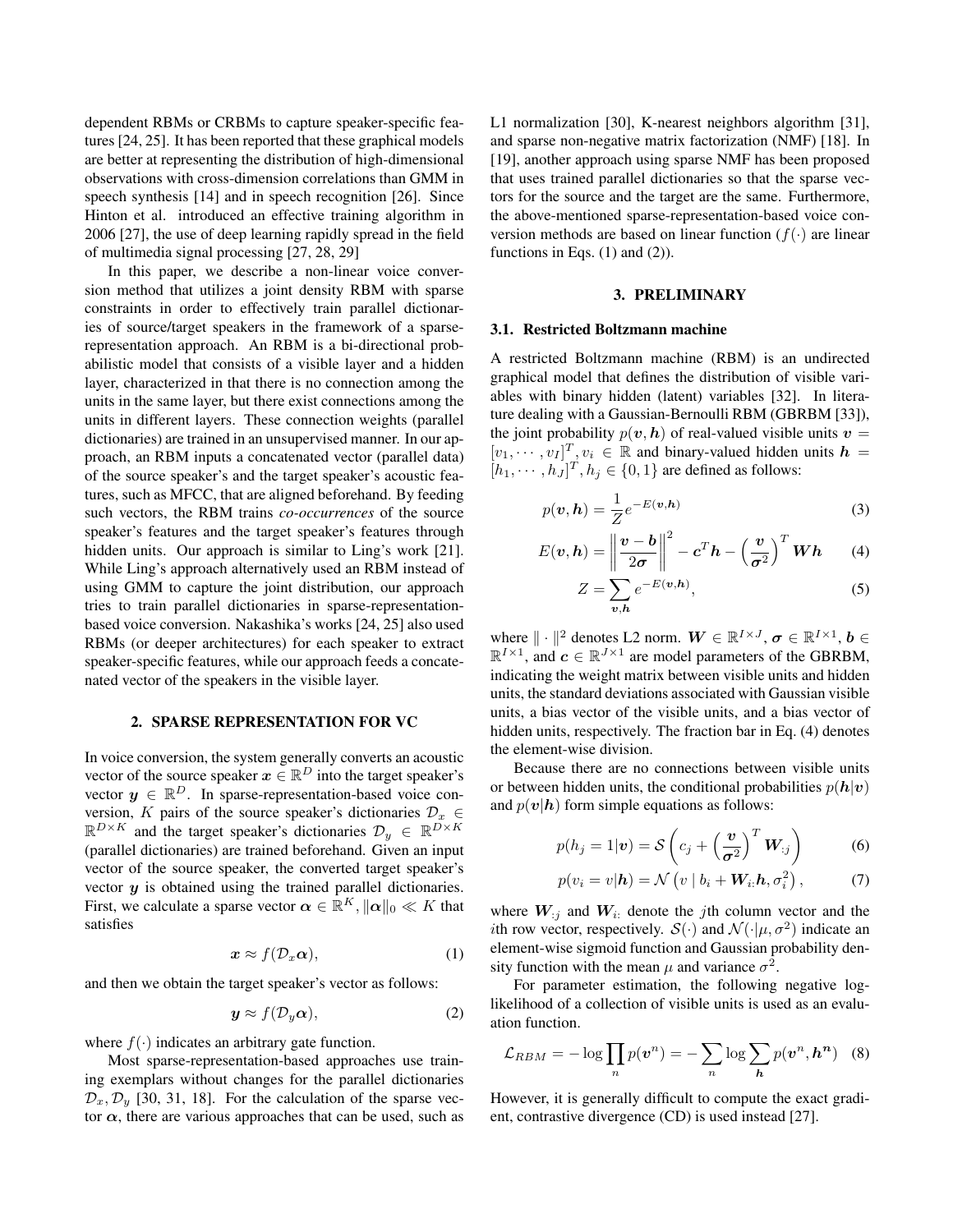

Fig. 1. A joint density RBM for voice conversion. Dictionaries of the source and the target speakers are connected to each other via a hidden sparse vector  $\alpha$ .

#### 3.2. RBM with sparse constraints

Essentially, an RBM itself is capable of making hidden units sparse, since there are no connections in the hidden layer. However, if the number of the hidden units is not enough, they sometimes turn to be non-sparse. In our approach, we employ sparse constraints as in [34] to make the hidden units more sparse. Introducing the sparse constraints, each parameter is optimized so as to minimize the total cost  $\mathcal{L}_{RBM} + \lambda \mathcal{L}_{sp}$ , where  $\lambda$  is a hyper parameter that determines the strength of the sparsity. The regularization term  $\mathcal{L}_{sp}$  is defined as:

$$
\mathcal{L}_{sp} = \sum_{j} |p - \frac{1}{N} \sum_{n} \mathbb{E}[h_j^n | \boldsymbol{v}^n]|^2, \tag{9}
$$

where  $N$  is the number of training data, and  $p$  is a constant that controlls the sparseness (typically,  $p = 0.05$  is used). As Eq. (9) indicates, this regularization makes the average value of  $h_i$  given v close to the small value of p; consequently, h becomes sparse.

## 4. PARALLEL DICTIONARY LEARNING USING A JOINT DENSITY MODEL

Our voice conversion system uses a joint density RBM with sparse constraints to train parallel dictionaries  $\mathcal{D}_x$ ,  $\mathcal{D}_y$  and estimate sparse vectors  $\alpha$  at the same time as shown in Fig. 1. As discussed in the previous section, an RBM is a two-layer network that consists of a visible layer and a hidden layer, characterized in that bi-directional connections exist only between visible and hidden units. As shown in Fig. 1, the RBM that feeds a concatenated vector of source speaker's features  $x$  and target speaker's features  $y$  can be regarded as a network where a dictionary-selection weight (a sparse vector)  $\alpha_i$  connects to both x and y with weights of *i*th dictionaries  $\mathcal{D}_x^i$  and  $\mathcal{D}_{y}^{i}$ , respectively.

Given parallel training data  $(x, y)$ , we define a joint prob-

**Input**: Dictionaries  $\mathcal{D}_x$ ,  $\mathcal{D}_y$ , a source speaker's vector x and an initial target vector  $y_0$ **Output**: Estimated target speaker's vector  $\hat{y}$ **Initialize:** Set the initial values as  $\hat{y} = y_0$ .

Repeat the following updates  $R$  times:

1. 
$$
\hat{\boldsymbol{\alpha}} \triangleq \mathbb{E}[\boldsymbol{\alpha}]_{p(\boldsymbol{\alpha}|\boldsymbol{x},\hat{\boldsymbol{y}})} = \mathcal{S}(\mathcal{D}_x^T(\frac{\boldsymbol{x}}{\sigma_x^2}) + \mathcal{D}_y^T(\frac{\hat{\boldsymbol{y}}}{\sigma_y^2}) + \boldsymbol{c})
$$
  
\n2.  $\hat{\boldsymbol{y}} \triangleq \mathbb{E}[\boldsymbol{\alpha}]_{p(\boldsymbol{y}|\hat{\boldsymbol{\alpha}})} = \mathcal{D}_y\hat{\boldsymbol{\alpha}} + \boldsymbol{b}_y$ 

Fig. 2. Iterative estimation algorithm of the target vector using a joint density RBM.

ability of  $x, y, \alpha$  as follows:

$$
p(\boldsymbol{x}, \boldsymbol{y}, \boldsymbol{\alpha}; \mathcal{D}_x, \mathcal{D}_y) = \frac{1}{Z} e^{-E(\boldsymbol{x}, \boldsymbol{y}, \boldsymbol{\alpha}; \mathcal{D}_x, \mathcal{D}_y)}
$$
(10)

$$
E(\boldsymbol{x}, \boldsymbol{y}, \boldsymbol{\alpha}; \mathcal{D}_x, \mathcal{D}_y) = \left\| \frac{\boldsymbol{x} - \boldsymbol{b}_x}{2\sigma_x} \right\|^2 + \left\| \frac{\boldsymbol{y} - \boldsymbol{b}_y}{2\sigma_y} \right\|^2 \qquad (11)
$$

$$
-c^T \boldsymbol{\alpha} - \left(\frac{\boldsymbol{x}}{\sigma^2}\right)^T \mathcal{D}_x \boldsymbol{\alpha} - \left(\frac{\boldsymbol{y}}{\sigma^2}\right)^T \mathcal{D}_y \boldsymbol{\alpha}
$$

 $\pmb{\sigma}^2_x$  $\pmb{\sigma}_y^2$ where  $Z = \sum_{x,y,\alpha} e^{-E(x,y,\alpha)}$  indicates a normalization term, and  $c$  is a bias parameter vector of a dictionary-selection weights.  $b_x$  and  $\sigma_x$  indicate bias and deviation parameters of the source speaker's acoustic features, respectively, and  $b_y$ and  $\sigma_y$  indicate bias and deviation parameters of the target speaker's features, respectively. The dictionaries  $\mathcal{D}_x, \mathcal{D}_y$  (and the other parameters) can be estimated by minimizing the cost function  $\mathcal{L} = \mathcal{L}_{JDRBM} + \lambda \mathcal{L}_{sp}$ , where

$$
\mathcal{L}_{JDRBM} = -\log \prod_{n} p(\boldsymbol{x}^n, \boldsymbol{y}^n)
$$

$$
= -\sum_{n} \log \sum_{\boldsymbol{\alpha}} p(\boldsymbol{x}^n, \boldsymbol{y}^n, \boldsymbol{\alpha}; \mathcal{D}_x, \mathcal{D}_y). \tag{12}
$$

As discussed in Section 3, we can make practical use of an approximation method (contrastive divergence) to calculate the gradients.

When it comes to conversion, we estimate the target speaker's vector  $\hat{y}$  by repeating forward inference and backward inference of an RBM as shown in Fig. 2. Given an initial vector  $y_0$ , we first calculate the expectation values of dictionary-selection weights  $\alpha$  using the probability that each dictionary is selected:

$$
p(\boldsymbol{\alpha} = \mathbf{1} | \boldsymbol{x}, \boldsymbol{y}) = \mathcal{S}(\mathcal{D}_{\boldsymbol{x}}^T(\frac{\boldsymbol{x}}{\sigma_{\boldsymbol{x}}^2}) + \mathcal{D}_{\boldsymbol{y}}^T(\frac{\boldsymbol{y}}{\sigma_{\boldsymbol{y}}^2}) + \boldsymbol{c}).
$$
 (13)

Secondly, the expectation values of y are calculated using  $\hat{\alpha}$ . The conditional probability of  $y$  is given from backward inference of an RBM as follows:

$$
p(\mathbf{y}|\alpha) = \mathcal{N}(\mathbf{y}|\mathcal{D}_y\alpha + \mathbf{b}_y, \sigma_y^2). \tag{14}
$$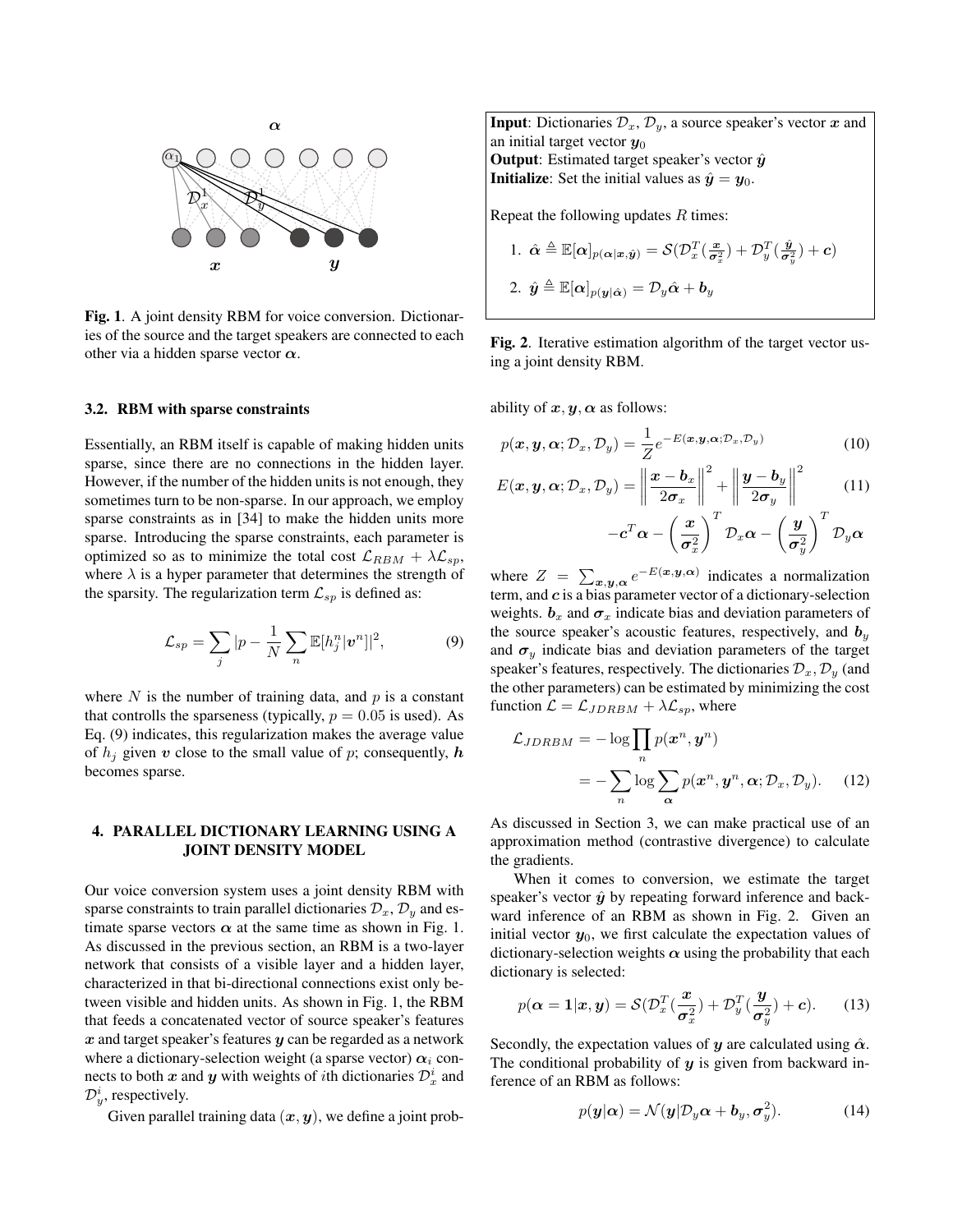Repeating the above-mentioned procedures (estimation of  $\alpha$  and  $y$ ) R times, we iteratively obtain the converted vector  $\hat{y}$ . Although several approaches for determining the initial vector  $y_0$  can be considered, we use the source feature vector  $x$  for the initial values in this paper.

Similar to SMNMF (spectral mapping NMF [19]), our voice conversion method optimizes the likelihood of the training data as well as the likelihood of the dictionary-selection vector as shown in Eq. (10). The most obvious difference is that our approach uses a non-linear function for estimating a dictionary-selection vector as in Eq. (13), while SMNMF still uses a linear function. Furthermore, while SMNMF is restricted to input non-negative values, our approach can feed real values without constraints. In particular, MFCC, which tends to distribute monomodally, will go together with our approach that assumes Gaussian-distributed inputs.

## 5. EXPERIMENTS

## 5.1. Conditions

In our experiments, we conducted voice conversion using the ATR Japanese speech database [35], comparing our method (joint density restricted Boltzmann machines with sparse constraints, or "JDRBM+s") with the conventional sparserepresentation-based voice conversion that uses exemplarbased NMF [18], and spectral-mapping-based NMF [19] and, for a reference, the well-known GMM-based approach (64 mixtures). From this database, we used a male speaker (identified with "MMY") and a female speaker ("FTK") for the source and target speakers, respectively. As an acoustic feature vector for our approach and GMM, we calculated 24-dimensional MFCC features from STRAIGHT spectra [36] using filter-theory [37] to decode the MFCC back to STRAIGHT spectra in the synthesis stage. For NMF-based approaches, we used 513-dimensional vectors of STRAIGHT spectra. The parallel data of the source/target speakers processed by Dynamic Programming were created from 216 word utterances (58,426 frames) in the dataset, and were used for the training of each method. For the objective test, 25 sentences (about 100 sec. long) that were not included in the training data were arbitrarily selected from the database. The joint density RBM was trained using gradient descent with a learning rate of 0.01 and momentum of 0.9, with the number of epochs being 200. We set the number of hidden units as 96. We changed the sparse-constraint strength  $\lambda$  as 0, 1, 10, 100, and evaluated their performance. We obtained the converted vector with  $R = 10$  iterations (already converged). For spectral-mapping-based NMF, we changed the number of bases  $k$  as 1,000 and 2,500. For exemplar-based NMF, we compared the case where all training frames were used  $(k = 58426)$  and the case where 1,000 frames were arbitrarily used from the training data ( $k = 1000$ ).

For the objective evaluation, we used SDIR (spectral dis-

tortion improvement ratio) to measure how the converted vector is improved to resemble the original source vector. The SDIR is defined as follows:

$$
SDIR[dB] = 10 \log_{10} \frac{\sum_{d} |\mathbf{X}^{t}(d) - \mathbf{X}^{s}(d)|^{2}}{\sum_{d} |\mathbf{X}^{t}(d) - \hat{\mathbf{X}}^{t}(d)|^{2}},\qquad(15)
$$

where  $\mathbf{X}^{t}(d)$ ,  $\mathbf{X}^{s}(d)$  and  $\hat{\mathbf{X}}^{t}(d)$  denote the dth original target spectra, the source spectra and the converted spectra (spectra obtained from the converted MFCC), respectively. The larger the value of SDIR is, the greater the improvement in the converted spectra. We calculated the SDIR for each frame in the training data, and averaged the SDIR values for the final evaluation.

## 5.2. Results and discussion

We summarize the experimental results of each method in Table 1. As shown in Table 1, our approach outperformed the other methods ( $\lambda = 10$  performed best). The differences between our approach and the NMF-based approach are the types of input features and the gate functions in Eqs. (1) and (2). The reason for the improvement is attributed to the fact that our approach, which inputs real-valued data and uses non-linear gate functions, is able to represent input features better than the NMF-based approach. We obtained better results as the strength of sparsity increased, although the performance degrades when we make the hidden units too sparse  $(\lambda = 100)$ . This is becasue if we make the hidden units sparse, the obtained target vector  $\hat{y}$  becomes more clearer and improved without having scrambled by a lot of dictionaries. Meanwhile, however, if we make the hidden units too sparse, this not only makes it difficult to estimate dictionaries precisely, but also vanishes activities of the dictionary selection in the conversion step (as shown in the bottom right in Fig. 3). Fig. 3 shows an exmaple of expectation values of the estimated hidden units. As shown in Fig. 3, the hidden units gradually become sparse (almost all of the values in  $\alpha$  are zero) as the strength  $\lambda$  increases. One interesting point is that even if we do not give any sparse constraints (i.e.,  $\lambda = 0$ ), the hidden units are already sparse to some extent. This is due to the fact that an RBM characteristically naturally makes the hidden units sparse in the process where the model parameters are estimated so that the hidden units do not capture redundant information between each other.

#### 6. CONCLUSION

This paper presented a VC method using a joint density RBM with sparse constraints as an alternative tool of a sparserepresentation-based approach where only a few dictionaries are used for the converted-voice generation. Our proposed method demonstrated better performance compared with the conventional sparse-representation-based approach (spectral-mapping NMF and exemplar-based NMF) and the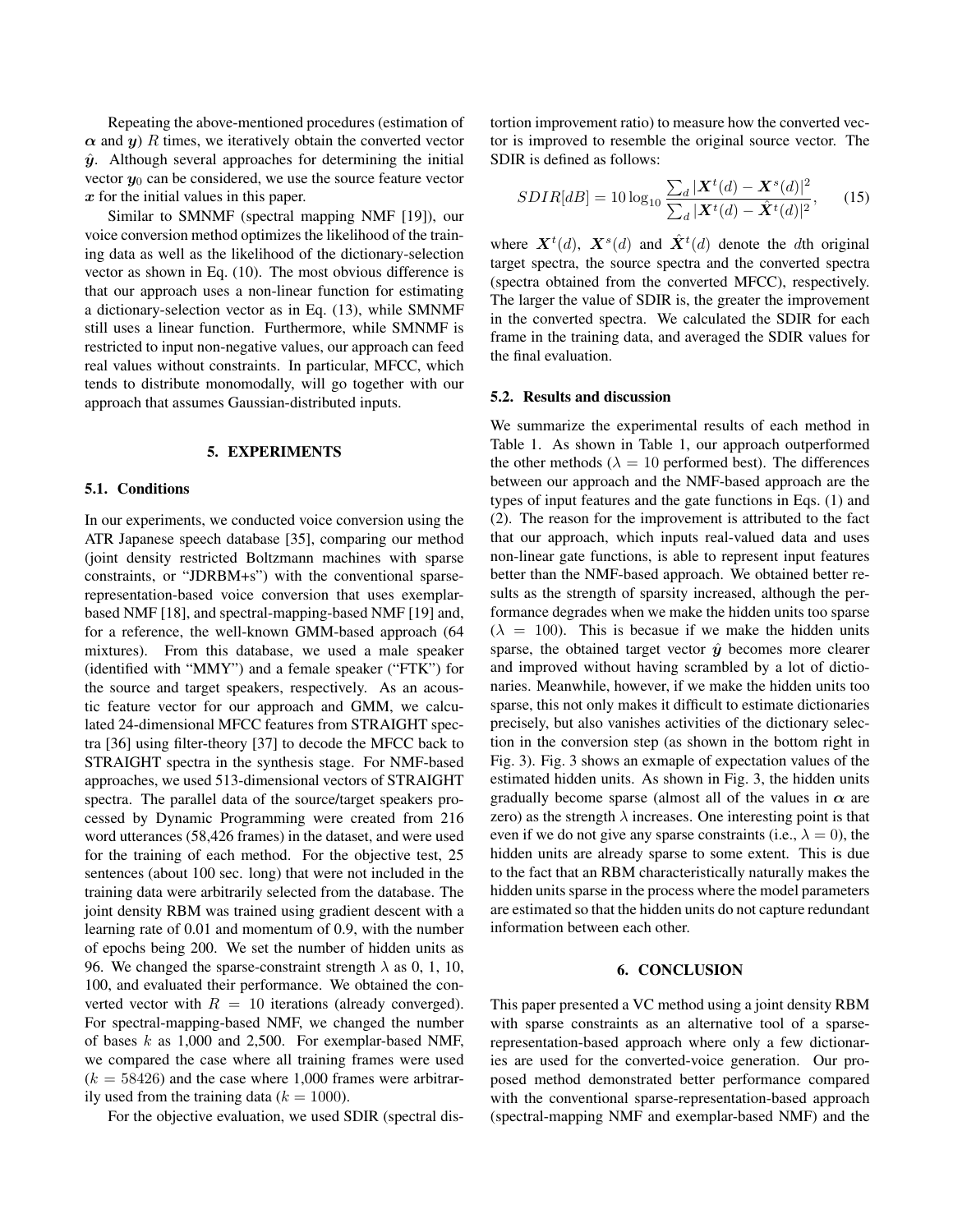Table 1. Performance of each method.

|                  | <b>JDRBM+s</b> (Proposed) |      |      |      | Spectral mapping NMF |                                                                                  | Exemplar-based NMF |                                 | GMM  |
|------------------|---------------------------|------|------|------|----------------------|----------------------------------------------------------------------------------|--------------------|---------------------------------|------|
| Methods          |                           |      |      |      |                      | $\lambda = 0$ $\lambda = 1$ $\lambda = 10$ $\lambda = 100$ $k = 1000$ $k = 2500$ |                    | $k = 1000$ $k = 58426$ $m = 64$ |      |
| <b>SDIR</b> [dB] | 4.96                      | 5.54 | 6.00 | 5.04 |                      | 4.68                                                                             |                    |                                 | 4.11 |



Fig. 3. Expectation values of the estimated  $\alpha$  from a part of a sentence when the strength of the sparsity changed as  $\lambda =$ 0, 1, 10, 100. The vertical and horizontal axes indicate the index of hidden units and the time, respectively.

well-known GMM-based approach. When we compare the results between our approach and the spectral-mapping NMF, we could say that the non-linear conversion function without non-negative constraints plays an important role in sparserepresentation-based VC. In the future, we will extend our method to have a deeper architecture using a deep Boltzmann machine or such, so that it captures more complex information in the data.

## 7. REFERENCES

- [1] Alexander Kain and Michael W. Macon, "Spectral voice conversion for text-to-speech synthesis," in *ICASSP*, 1998, pp. 285–288.
- [2] Christophe Veaux and X. Robet, "Intonation conversion from neutral to expressive speech," in *Interspeech*, 2011, pp. 2765– 2768.
- [3] Keigo Nakamura, Tomoki Toda, Hiroshi Saruwatari, and Kiyohiro Shikano, "Speaking-aid systems using gmm-based voice conversion for electrolaryngeal speech," *Speech Communication*, vol. 54, no. 1, pp. 134–146, 2012.
- [4] Li Deng, Alex Acero, Li Jiang, Jasha Droppo, and Xuedong Huang, "High-performance robust speech recognition using stereo training data," in *ICASSP*, 2001, pp. 301–304.
- [5] Aki Kunikoshi, Yu Qiao, Nobuaki Minematsu, and Keikichi Hirose, "Speech generation from hand gestures based on space mapping," in *Interspeech*, 2009, pp. 308–311.
- [6] Kenta Masaka, Ryo Aihara, Tetsuya Takiguchi, and Yasuo Ariki, "Multimodal exemplar-based voice conversion using

lip features in noisy environments," in *Interspeech*, 2014, pp. 1159–1163.

- [7] Robert Gray, "Vector quantization," *IEEE ASSP Magazine*, vol. 1, no. 2, pp. 4–29, 1984.
- [8] H. Valbret, E. Moulines, and Jean-Pierre Tubach, "Voice transformation using PSOLA technique," *Speech Communication*, vol. 11, no. 2, pp. 175–187, 1992.
- [9] Yannis Stylianou, Olivier Cappé, and Eric Moulines, "Continuous probabilistic transform for voice conversion," *IEEE Trans. Speech, Audio Process.*, vol. 6, no. 2, pp. 131–142, 1998.
- [10] Tomoki Toda, Alan W. Black, and Keiichi Tokuda, "Voice conversion based on maximum-likelihood estimation of spectral parameter trajectory," *IEEE Trans. Speech, Audio Process.*, vol. 15, no. 8, pp. 2222–2235, 2007.
- [11] Elina Helander, Tuomas Virtanen, Jani Nurminen, and Moncef Gabbouj, "Voice conversion using partial least squares regression," *IEEE Trans. Speech, Audio Process.*, vol. 18, no. 5, pp. 912–921, 2010.
- [12] Daisuke Saito, Keisuke Yamamoto, Nobuaki Minematsu, and Keikichi Hirose, "One-to-many voice conversion based on tensor representation of speaker space," in *Interspeech*, 2011, pp. 653–656.
- [13] Chung-Han Lee and Chung-Hsien Wu, "Map-based adaptation for speech conversion using adaptation data selection and nonparallel training," in *Interspeech*, 2006, pp. 2254–2257.
- [14] Z-H Ling, Li Deng, and Dong Yu, "Modeling spectral envelopes using restricted boltzmann machines and deep belief networks for statistical parametric speech synthesis," *IEEE*